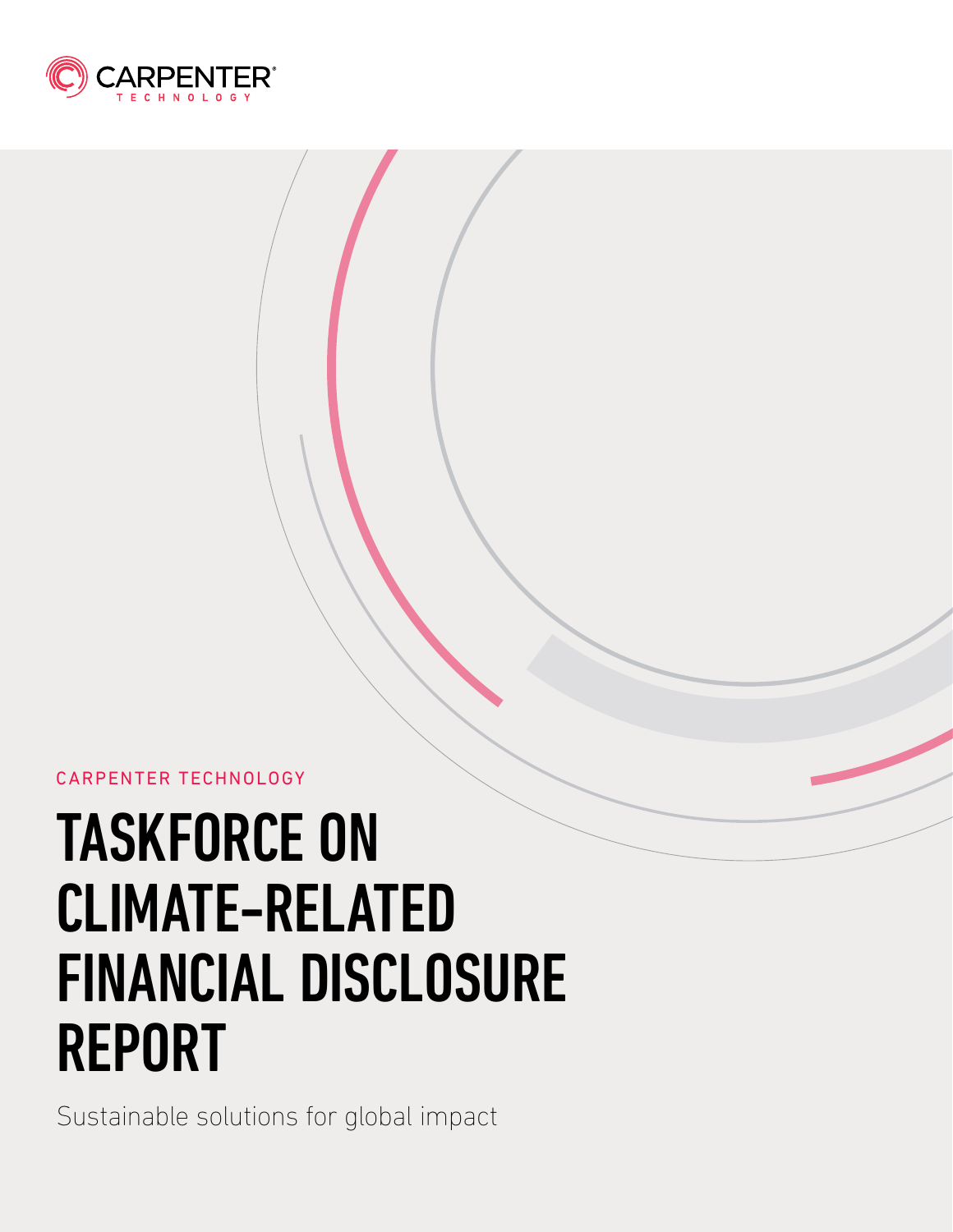# **GOVERNANCE**

#### Describe the board's oversight of climate-related risks and opportunities.

Carpenter Technology's Board of Directors maintains overall responsibility for Environmental, Social and Governance (ESG) related matters, including climate related risks and opportunities. Our Board and its Committees oversee climaterelated aspects of our corporate strategy, plans of action, risk management policies, annual budgets, business plans and the Company's performance objectives. The Board and its Committees work closely with management to ensure that the Company is properly addressing climate-related considerations, including in the Company's overall business strategy. As our Company continues to develop and execute its climate action plan and targets, our Board will continue to oversee our strategy and monitor the Company's progress against goals and targets for addressing ESG-related issues.

The Corporate Governance Committee ("CG Committee") of the Board of Directors reviews and makes appropriate recommendations to the Board regarding the delegation of certain responsibilities to other Committees relating to ESG and climate-related matters. The CG Committee reviews with management significant Company strategies and practices relating to sustainability, corporate responsibility and ESG matters in furtherance of the Company's business strategy, Core Values, and purpose. The CG Committee also reviews recent developments and best practices in the fields of sustainability, corporate responsibility and ESG matters that are identified by the Board, management, or the CG Committee. Further, the CG Committee reviews relevant sustainability, corporate responsibility, and ESG publicly available reports involving the Company. The CG Committee reviews climate related matters at its quarterly meetings and makes recommendations to the Board regarding the foregoing as appropriate.

The Human Capital Management Committee ("HCM Committee") of the Board of Directors reviews, reports and makes recommendations when appropriate on human capital management, diversity, equity and inclusion, talent management and retention, and corporate social responsibility.

#### Describe management's role in assessing and managing climate-related risks and opportunities.

Management has implemented an ESG Steering Committee, which includes functional and business leaders, to ensure the Company's sustainability strategy is aligned across the enterprise and to define annual and midterm targets that inform our public reporting. The Steering Committee meets quarterly and reports progress to the Company's Leadership Team. The ESG Steering Committee, which reports to Carpenter Technology's President and Chief Executive Officer, includes the Company's Senior Vice President and General Counsel; the Vice President and Chief Human Resources Officer; the Vice President of Corporate Environmental, Health & Safety, and Security; and the Vice President of Investor Relations and Corporate Development. The ESG Steering Committee monitors and drives execution of the ESG strategy across the Company's various functions and business units.

The Environmental, Health and Safety (EH&S) team oversees our environmental management system with technical experts in all facilities where we operate. The EH&S team develops policies and protocols that establish our global standards for energy management & greenhouse gas emissions, air emissions, waste, water, scrap metal recycling, sustainable sourcing, and training. In addition, the EH&S team is responsible for ensuring we are compliant with applicable legal and regulatory requirements. Our Board of Directors and ESG Steering Committee regularly reviews and approves our environmental activities.

Our EH&S Management System includes mechanisms for regularly evaluating environmental compliance and managing changes in business operations while assessing actual and potential environmental impacts.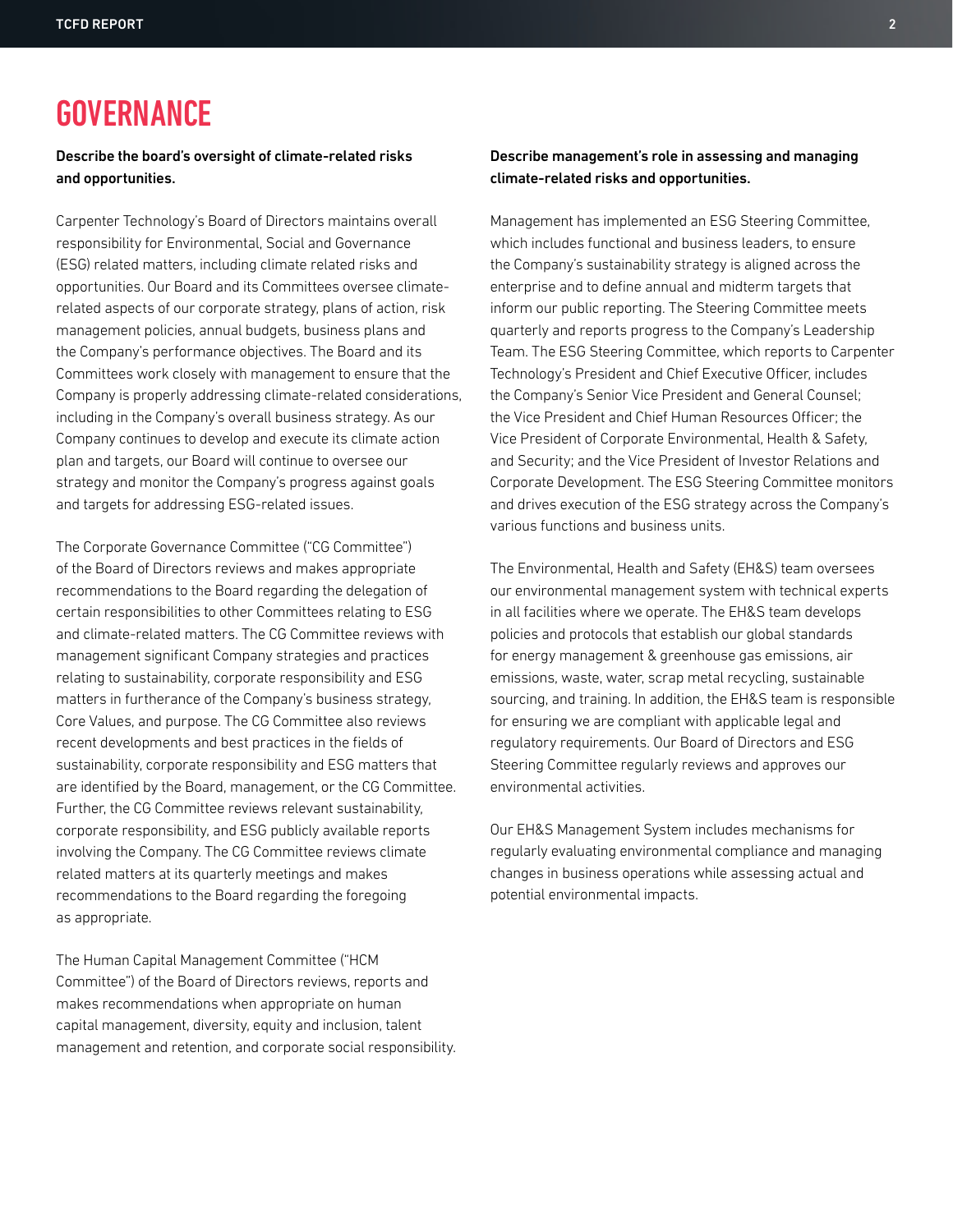# **STRATEGY**

Describe the climate-related risks and opportunities the organization has identified over the short, medium, and long term.

Describe the impact of climate-related risks and opportunities on the organization's businesses, strategy, and financial planning.

Through our ESG materiality assessment, Carpenter Technology has identified and evaluated relevant climaterelated risks and opportunities with potential meaningful impact on our business. For purposes of this report, we have defined the short-term as within the next 5 years; mediumterm as 5 to 15 years; and long-term as 15+ years. Financial impacts and strategic responses to each risk and opportunity are identified. Per TCFD guidelines, risks are categorized as transition risks or physical risks.

We have identified a set of transition risks associated with the shift to a low-carbon and climate resilient economy, including: carbon pricing relevant to facilities and products; mandates on and regulations of existing products and services; and shifts in consumer preferences. We also recognize that extreme weather events pose a physical risk to our supply chain that could impact our operations.

While we believe that climate change poses risks to our operations, we also see opportunities in the transition to a lowcarbon economy: additional growth through new sustainable products and markets and improved operational performance through increased efficiency of our operations. We believe we are well positioned to take advantage of these opportunities.

## Risk Type: Transitional

#### Policy and Legal: Carbon pricing relevant to facilities and products

Description and Financial Impact: We expect climate-related regulatory initiatives and carbon markets to increase and be adopted by more countries or legal jurisdictions. Such regulations could increase our manufacturing costs, as well as those of our suppliers.

Time Horizon: Short to Medium

Strategic Response: Carpenter Technology is uniquely positioned within our industry to manage the financial impact of carbon pricing because our specialty alloys do not generate large CO2 emissions found in the manufacturing process of carbon steels. Our alloys do not require coking or iron ore operations that use carbon-intensive inputs like coal; in addition, we use low-carbon electric arc and vacuum induction melting furnaces as opposed to blast furnaces in our melting operations. Further, 90% of our electricity is sourced from nuclear, a zero-emission energy source.

We will continue to improve production processes, expand our use of renewable energy and invest in new technologies to increase efficiencies to reduce our CO2 emissions.

### Policy and Legal: Mandates on and regulation of existing products and services

#### Market: Shifts in consumer preferences

Description and Financial Impact: Federal, state, or local regulations targeted at energy intensive sectors will likely impact our suppliers and customers, and our ability to produce the products and services that Carpenter Technology currently offers. For example, carbon taxes and other regulatory requirements on specialty metals manufacturing would likely increase the cost of our operations; further, regulations impacting our supply chain could hinder the availability of required manufacturing inputs, increasing costs while reducing capacity. In addition to the impact on our operations, this would likely reduce the demand for our products and services as customers found alternative solutions for their needs.

#### Time Horizon: Medium to Long

Strategic Response: Carpenter Technology is well positioned to provide sustainable solutions to our customers due to our manufacturing and metallurgical expertise and wide portfolio of products. Our research and development investments, including electrification and additive manufacturing, offer solutions for more sustainable products and services that will be needed in the transition to a low carbon economy. For example, our soft magnetic materials are used in over 75% of all generators and APU's installed on commercial and defense aircrafts today. We anticipate the need for efficient electric motors to grow, with greater adoption of electric vehicles. Our recent investment in a state-of-the-art hot-rolling mill will allow us to develop and support the electric motor industry in the future.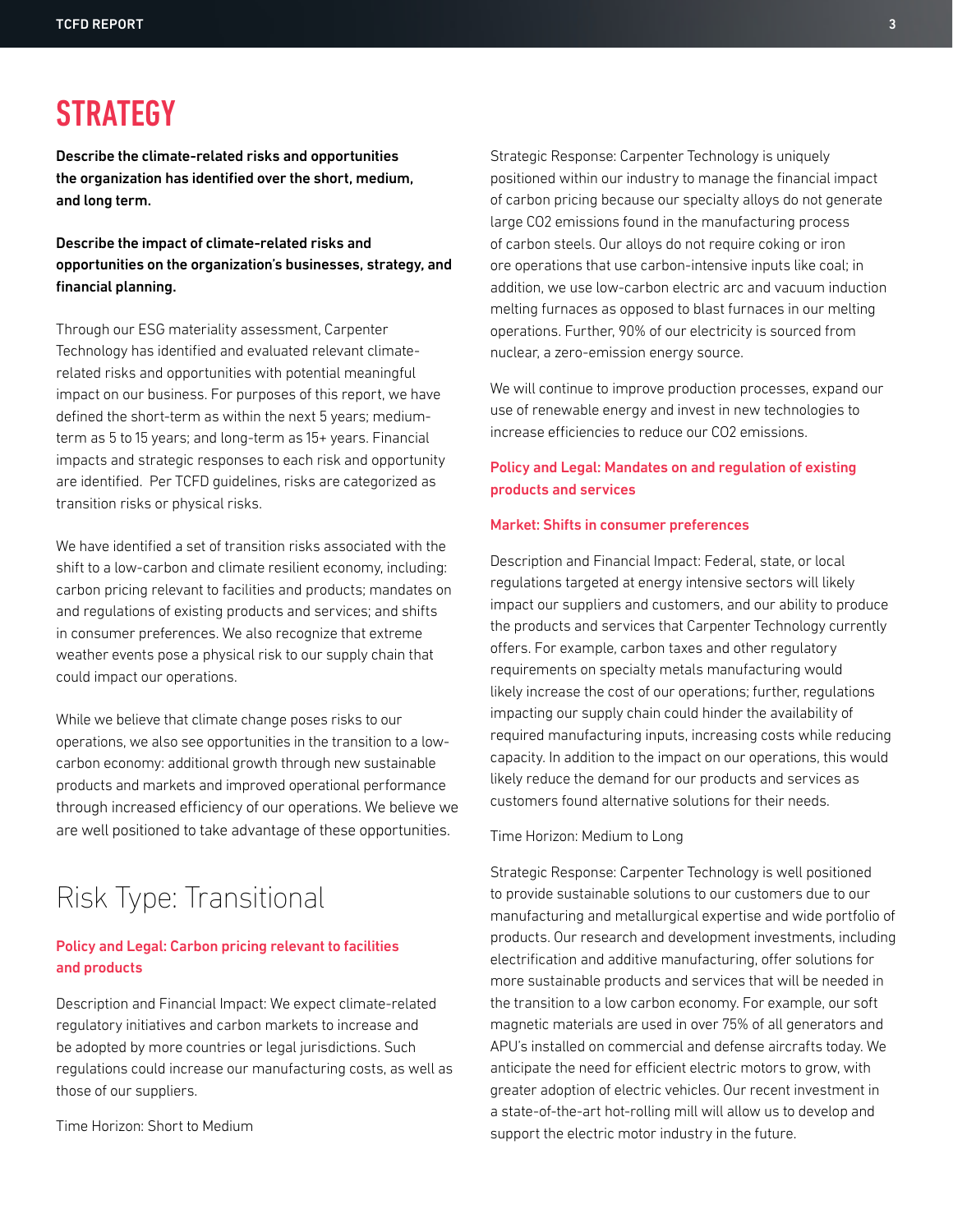# Risk Type: Physical

#### Acute & Chronic: Increased severity of extreme weather events

Description and Financial Impact: Certain extreme weather events can lead to interrupted production, disrupted supply chains and raw material shortages in areas impacted by the weather events. Carpenter Technology may see decreased revenue due to decreased production capacity or availability of necessary materials.

#### Time Horizon: Short to Medium

Strategic Response: Carpenter Technology ensures minimal disruption in weather related supply chain risk by dual sourcing raw material when possible. We work with our suppliers to develop successful, long-term partnerships which reduces the risk of disruption in our supply chain. When possible or practical, we purchase raw material using hedge agreements. In addition, we leverage the use of our Environmental Management System, which regularly evaluates environmental compliance, manages changes in business operations, and assesses environmental impacts, in order to reduce the risk of disruption.

### Climate-Related Opportunities

#### Resource Efficiency: Efficient production and improvement processes

Description and Financial Impact: Carpenter Technology could see improved profitability with reduced operating costs by creating more efficient facilities.

#### Time Horizon: Short Term

Strategic Response: Carpenter Technology's Operating Model is based on lean manufacturing principles and a continuousimprovement mindset, with the goal of increasing efficiencies and minimizing waste in our manufacturing operations. We have recently engaged an engineering firm with expertise in waste management to evaluate our key manufacturing sites to identify energy and waste reduction projects, track progress and develop best practices for a sustainable future. These ongoing efforts improve our profitability, strengthen our longterm growth profile, and reduce our environmental impact.

### Energy Source: Use of lower emissions sources of energy and new technologies

Description and Financial Impact: Reduced exposure to carbon pricing volatility and reduced exposure to fossil fuel pricing volatility may lead to increased profitability.

Time Horizon: Short to Medium Term

Strategic Response: Carpenter Technology's specialty alloys are melted through vacuum induction melting or electric arc furnaces, which use electricity as their power source and have lower emissions than blast furnaces, which require the use of coke or iron ore. Currently, Carpenter Technology sources approximately 90% of our electricity from nuclear power, a carbon free resource. We continue to look for ways to diversify and expand our energy profile, including solar, wind and hydroelectric power, with the overall goal of minimizing our environmental impact.

### Products and Services: Development & expansion of low emission solutions & development of new products or services

Description and Financial Impact: Carpenter Technology is continuously seeking new and innovative solutions for our customers to help meet their goals. We may see increased revenue with increased demand for sustainable and lower emissions products and services.

#### Time Horizon: Medium Term

Strategic Response: Carpenter Technology's unique product portfolio enables customers across end-markets to achieve their sustainability goals and decrease their environmental impact. We actively invest in research & development to address customer's sustainability needs in industries critical for the clean energy transition. We are well positioned to support solutions that will lower emissions in the aerospace, energy and transportation industries.

Our product portfolio includes specialized alloys, like Custom 465 ® stainless steel that has up to 50% higher strength versus other commonly used stainless steels enabling the design of lighter weight parts for improved fuel efficiency in airplanes. In addition, Custom 465® Stainless can replace alloy steels that require environmentally hazardous coating and plating processes applied to common alloy steels for corrosion protection, such as 4340 or 4330+V, enabling airframe supply chains to forgo such coatings.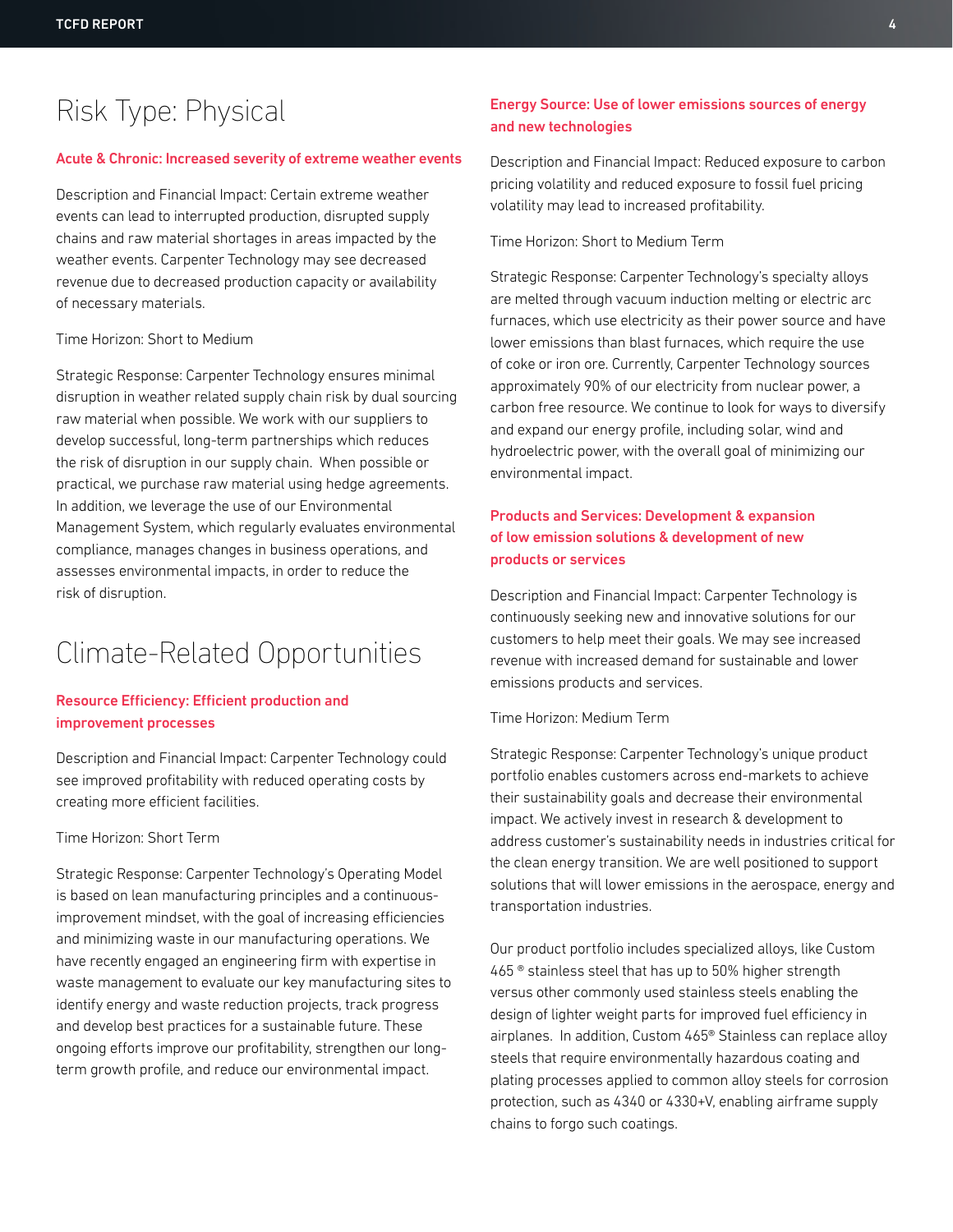Our soft magnetic alloys are helping to advance the electrification of the transportation industry, from cars and trucks to electric vertical takeoff and landing vehicles (eVTOL). Hiperco® 50 alloys, used in power-dense motors, can reduce the size and weight of electric motors and generators by up to 30%, increasing vehicle energy efficiency.

Examples of resource efficiency efforts, energy sourcing, sustainable solutions, and market access can be found in our [2021 Sustainability Report.](https://ir.carpentertechnology.com/static-files/fea79e42-1993-49f3-a3a2-6e5e405020ec)

### Describe the resilience of the organization's strategy, taking into consideration different climate-related scenarios, including a 2°C or lower scenario.

To help us understand the potential implications of climate change on our organization, we reviewed publicly available peer-reviewed climate change scenarios, including those developed by the International Energy Agency (IEA) and the Intergovernmental Panel on Climate Change (IPCC)<sup>1</sup>. To understand the range of potential impact of these scenarios, we chose to evaluate two:

- 1. a "well below 2°C or lower" pathway in which society works diligently to reduce emissions through innovation and carbon pricing;
- 2. a pathway in which society delays climate action, resulting in high emissions and global temperature increases.

Our analysis demonstrates that, without action, the first pathway presents financial risks to Carpenter Technology due to increased costs of CO₂ emissions and potential impacts on our supply chain. Efforts to address carbon emissions will present near-term costs but will build value in the long run through increased efficiencies. Despite the financial risk in this scenario, there will be little to no impact on our business model. Given the increased need for our material solutions to solve sustainability challenges, particularly for aerospace, clean energy, and electric vehicle industries, we expect demand for our products and services to increase. For Carpenter Technology, the low carbon transition is a growth story.

The second pathway presents few near-term, transitional risks to Carpenter Technology. This scenario presents a lower probability of near-term financial risks, since it does not require carbon pricing schemes or the transition to new clean energy technologies. However, this scenario does highlight the increased likelihood of extreme weather and climate events, which will have an impact on our operations and the demand for our products. Carpenter Technology will monitor, evaluate, and mitigate potential environmental risk through our Environmental Management System (EMS) and supply chain management programs.

Scenario analysis will be an ongoing practice for our organization as our understanding of climate risk develops, climate change modeling evolves, and assessment tools become available.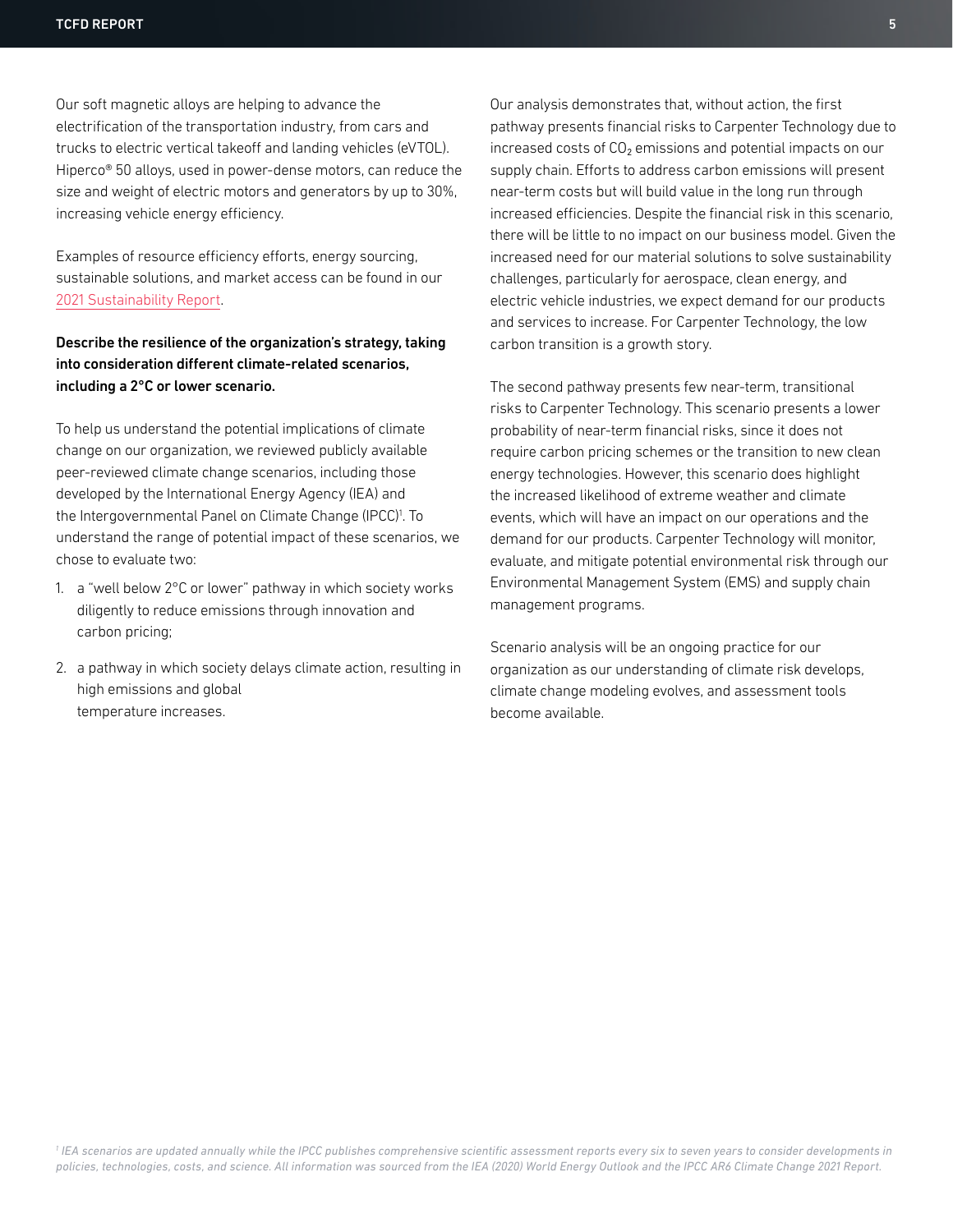# RISK MANAGEMENT

#### Describe the organization's processes for identifying and assessing climate-related risks

As part of our ESG Program, we identify, assess and monitor climate risks on a regular basis to minimize their potential impact. Like most organizations in our industry, we are subject to domestic and international environmental laws and regulations and consider the regulatory landscape a relevant factor when assessing climate related risks and opportunities.

In 2021, Carpenter Technology undertook a materiality assessment to identify the areas within our operations that posed climate-related risks. We captured feedback from both internal and external stakeholders, including shareholders, customers, ratings agencies, and employees. For each issue, the assessment provided the degree of stakeholder concern and potential business impact allowing us to better understand the potential size and scope of climate related risks. This materiality assessment helped inform and develop our ESG program and gave focus to our mitigation efforts.

Our materiality assessment identified the following areas within our operations that posed climate-related risks:

- EH&S Management System
- Energy Management & Greenhouse Gas Emissions
- Air Emissions
- Waste Management
- Water Management
- Sustainable Sourcing

We continue to identify and assess climate-related risks and opportunities through an engineering survey of our operational facilities. The results of these assessments are reviewed internally by our ESG Steering Committee and our Board of Directors and enable management to create operational improvements to support our stated goals and targets.

#### Describe the organization's processes for managing climaterelated risks.

Carpenter Technology's ESG Steering Committee is responsible for assessing climate-related risks and ensuring the Company's sustainability strategy is aligned across the enterprise. The Steering Committee meets quarterly and reports progress to the Company's Leadership Team and makes recommendations regarding how best to mitigate, control or accept climate-related risks.

Carpenter Technology's Board of Directors is ultimately responsible for prioritizing and managing the impact of climate-related risks along with the overall responsibility for ESG governance and strategy. The Corporate Governance Committee ("CG Committee") of the Board of Directors receives regular updates regarding Carpenter Technology's ESG Program, including identified climate-related risks. The CG Committee reviews with management significant Company strategies and practices relating to sustainability, corporate responsibility and ESG matters in furtherance of the Company's business strategy, Core Values and purpose.

### Describe how processes for identifying, assessing, and managing climate-related risks are integrated into the organization's overall risk management.

Carpenter Technology maintains an ongoing enterprise risk management program which is reassessed annually. Previously identified ESG and climate-related risks are integrated and evaluated as part of this program, which is overseen by the Audit Committee of the Board of Directors.